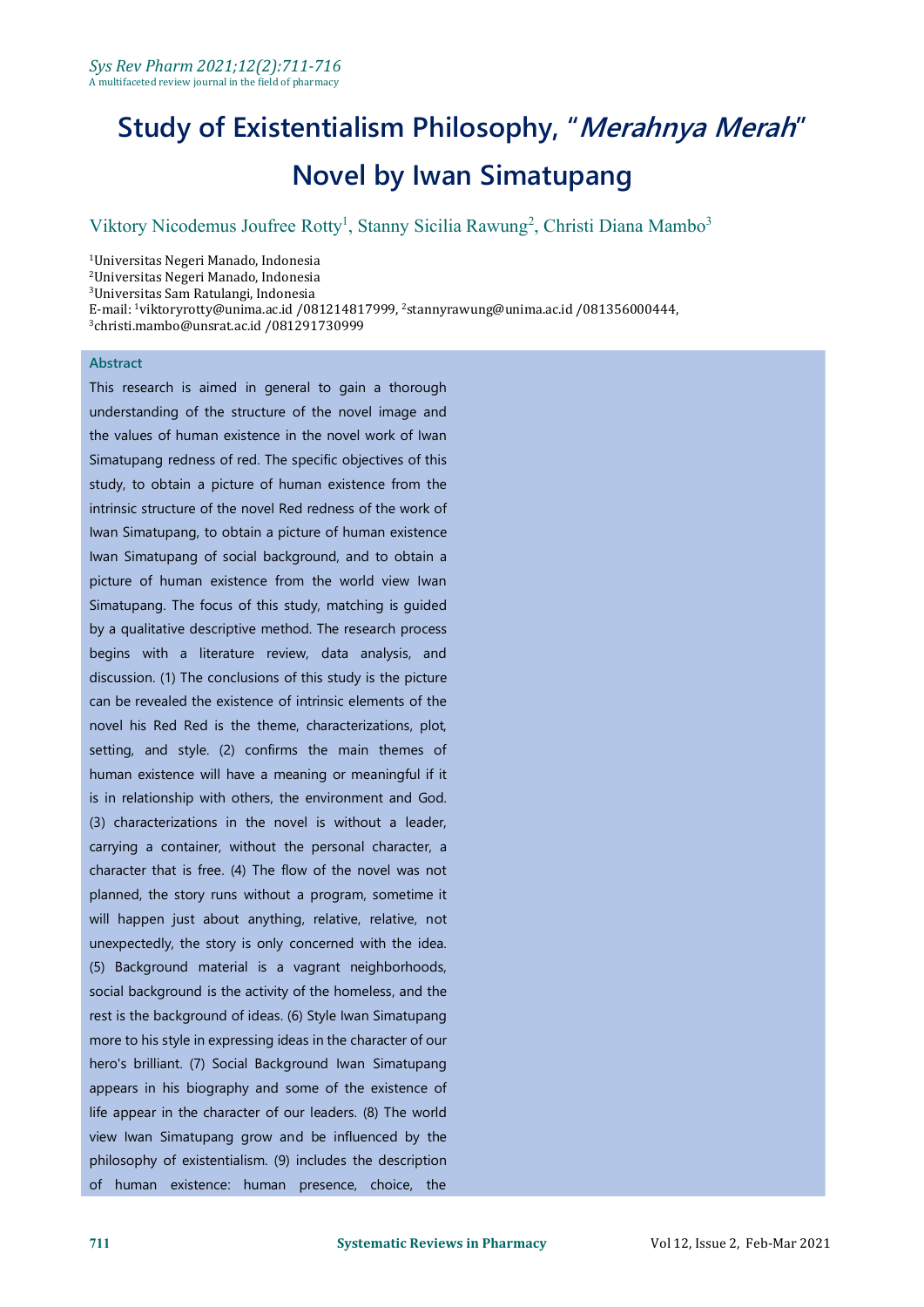meaning of life, responsibility, resignation, death, freedom, religious kesadarn, and guilt. Based on the results of the study authors to recommend (1) Novel Red redness of the work of Iwan Simatupang has a character different from other novels. The theme is simple but requires knowledge and intellect to understand the meaning. (2) Teaching language and literature of Indonesia (teachers and lecturers) in order to use a novel source of literary appreciation of his Red Red Iwan Simatupang works as teaching materials in order to learn more about the work that has weight and aesthetic level of difficulty. (3) the general reader should make his Red Red novel as a work of Iwan Simatupang materials useful to sharpen the critical spirit and philosophical contemplation that leads to wise attitudes. (4) This study cannot be said to be less comprehensive in-depth. Further research needs to be revealed all the secrets that are wrapped by Iwan Simatupang novel Red redness.

#### **1. INTRODUCTION**

Basically literary work is a copyrighted work that reveals the observation and experience of the author about interesting events in life (Darma, 1984: 51-52). These events are real or may only occur in the imaginary world of the author. Literature has its own world, a life that does not have to be identical with reality.

Literature continues to develop throughout the ages. Starting from the shape and the contents. Literature undergoes unique changes and emerges unexpectedly. To explain all this, literary theory is needed. For example, writers as writers can examine their personal (autobiographical) notes and biographies so that they can be understood in terms of what is contained in their work. Novel is a form of literary work that describes the events of human life. The novel refers to higher reality and deep psychology (Wellek & Warren, 1989: 28). The novel is also a form of literary work that can express things freely, present something more and involve more complex life problems.

Novel is a construction consisting of two structures that are interconnected with each other. Both of these dominant elements are intrinsic and extrinsic. Intrinsic as a builder of literary works, namely, theme, characterization, plot, point of view, and style. Extrinsic is an element that contains things outside of literature, namely author relations with himself and with the environment that can influence the way of creativity in creating his work.

In revealing the values of human existence contained in the novel Merahnya Merah by Iwan Simatupang, it can be studied using the study of existentialism. The basis of existentialism is the idea of human existence. Existentialism does not attach a special style of language that reflects a particular flow, but emphasizes the author's view of human existence.

Human existence in the novel Merahnya Merah is written and implied behind words, sentences and or events, both played by certain characters and interpreted as the theme of the story, plot, setting and style, all of which are called intrinsic elements.To know the extrinsic elements, intrinsic elements need to be known first. Therefore,



This study also has implications for the Department of Indonesian Language and Literature Education, FBS UNIMA namely that the novel Merahnya Merah is worthy of being one of the literary learning materials. The existence of the novel Merahnya Merah study can encourage students to be able to appreciate any literary work with an in-depth study, not just to the surface of the text. Based on the background of the problem, then in this study problems can be formulated as follows: How is human existence in the novel Merahnya Merah by Iwan Simatupang? The purpose of this study is to describe a deep understanding of human existence in the novel Merahnya Merah by Iwan Simatupang.

The results of this study are expected to provide theoretical and practical benefits. Theoretical Benefits: a) Can contribute to theory, history, appreciation and criticism of Indonesian literature, as well as literary learning in schools and even colleges. In addition to enriching textual methodology in the field of literary criticism, it also adds to efforts to understand works that are considered difficult to appreciate, b) can be a source of scientific information for future researchers. Practical Benefits: a) Can be prepared as material for the purposes of literary learning material for students in order to understand the picture of human existence in general in Indonesian novels, b) can be used as a reflection for the community through the moral value of human existence, c) As literature review and reading material for further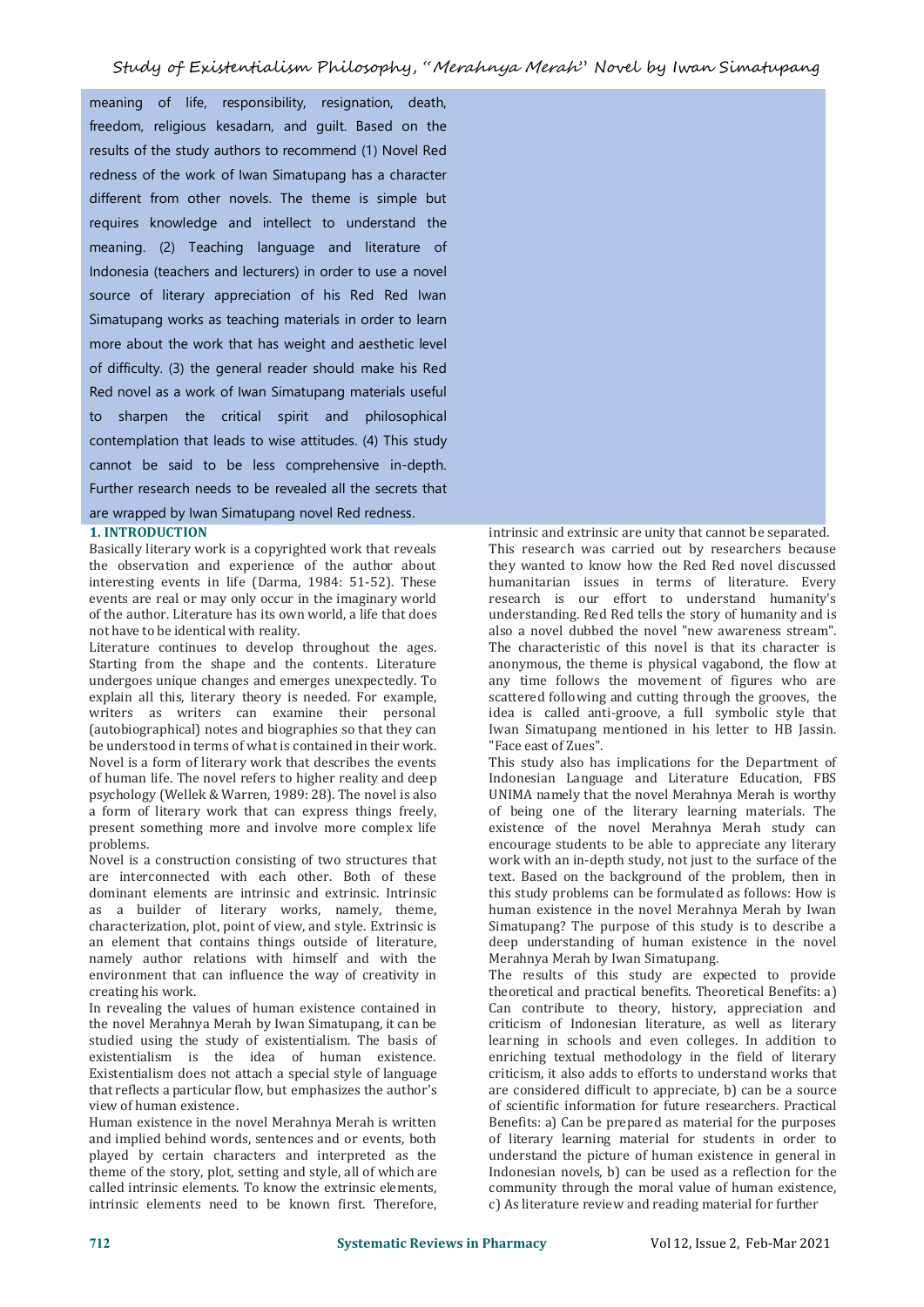## research.

Existence is there-in-world (in-der-welt-sein). Humans do not live alone and are in themselves, but are in their world. Humans exist in the world. Existence is "private property". There are no two identical individuals. There is no identical experience. Personal property signifies human individuality, man is first an individual, then society.

The following is an excerpt of the themes of existentialism philosophy (Abidin, 2002: 10-20). About death (nothing), about anxiety, about free will, about time, about space, about the body, about yourself, and about guilt. Another fact of existentialism is guilt that pervades humans.

From the viewpoint of existentialism, humans experience three stages of development towards their existence in the world authentically. These three stages are first, humans experience an aesthetic stage. Secondly, if humans are able to escape from the confines of life, they will certainly enter the level of ethical human existence. Ethical humans are more rational in facing the reality of life. Third, the highest existence is the religious stage. This stage can be passed by humans if all their actions are guided by a sense of faith in God.

#### **2. METHODS**

The problems raised in this study were guided by qualitative descriptive research methods. This method is an assessment that is not designed with statistical procedures. The purpose of this study is to describe what conditions exist in a context. Qualitative methods are research procedures that produce descriptive data in the form of written or oral words of observable behavior (Moleong, 2002: 3). Descriptive research means that the data is broken down in the form of words or pictures not in the form of numbers.

This study uses an inductive content analysis technique for the Merahnya Merah novel by Iwan Simatupang. This research process begins with literature review, data analysis, and discussion. The steps are as follows: 1) Conduct an assessment of relevant theories. 2) Assessment of what human existence really is. 3) Data or data analysis unit obtained in this study is a description.4) Discussion of the results of the analysis. At this stage researchers have undergone a process of analysis and interpretation. 5) Researchers conclude and submit constructive suggestions as a contribution to positive thinking. 6) Research report writing stage.

Data in the form of red-red novel intrinsic element descriptions and extrinsic element abstractions were analyzed and interpreted through qualitative content analysis steps. Content analysis is used in this study in order to uncover, understand, and capture the messages of Iwan Simatupang in his novel entitled Red and Red in the form of human existence values.

The content analysis approach is also useful for discovering and utilizing existentialism ideas that are sparked by existentialists. And to find the relationship between the structure of the novel Merahnya Merah by Iwan Simatupang with the social background and world view of Iwan Simatupang contained in the novel Rednya Merah text.

The validity and interpretation of data is done by selecting and determining data sources. The main data source of this research is the novel Merahnya Merah by Iwan Simatupang. First, limiting the focus of research on the intrinsic elements of the novel: theme, characterization, plot, setting, and style. Second, extrinsic elements are sought in the text about human existence. Third, the

extent of meaning needed in interpreting the data through the persistence of reviewing the placement of data and categories. Fourth, the insight process from literary experts, the author's biographical aspects, world view,<br>and triangulation with colleagues to obtain and triangulation with colleagues intersubjective responses in the truth test. Fifth, examine and determine the relevant theories in analyzing the novel Merahnya Merah as a comparison that can ensure the results of this study are called scientific research. Sixth, as the final process of this research is report writing.

#### **3. ANALYSIS**

The theoretical foundation listed previously did not intend to dissect the novel Merahnya Merah by Iwan Simatupang but in order to control or compare the author's conceptions of humans played by characters in the novel. The search results show that Iwan Simatupang did not mention human existence at all from the standpoint of scientific theory in the novel text. Iwan placed more messages on his protagonist in the form of a philosophical description of human existence. Thus, the discussion of human existence is limited to the viewpoint of existentialism philosophy. With the intention to put humanitarian problems and their existence in the novel Merahnya Merah which is the object of this research.

The Merahnya Merah novel has the theme of homelessness. This understanding of homelessness is not the same as the understanding of homelessness in general. Iwan puts the status of homelessness in our character is a car, has no place to stay (fixed). Existence as a guest (at the hotel). Humans leave, humans who accept equality of life. The subordinate theme is a love triangle between our characters and Maria and Fifi. Fifi disappeared and then sought our character. Our character disappeared and then Maria also disappeared. This keos condition makes it clear that Pak Centeng is secretly involved in love with Maria. Mr. Centeng is a rival of our characters who dragged the story tragically. Our figure was beheaded by Mr. Centeng. Mr. Centeng collapsed hit by hot lead by the police.

The main character in the novel Merahnya Merah is our character. Our hero has a past as a former human being, a former combatant, a former company commander, a former candidate for a monk, a former executioner and "he" an anonymous character shows anyone, anytime more universal. The protagonist figure Our character, can anyone who is important human, a term that Iwan fought for in his search, regardless of whether or not in the literary position of Indonesian literature. The antagonistic characters have their own name, Maria, Fifi, Cicih as human flesh blood for the reason of the motive of the protagonist in his encounter on the physical foundation. A homeless village becomes a setting for the characters of the characters in the Merahnya Merah novel. The Red Red novel uses a stack of grooves between the introduction of our Figure, our encounter with the antagonist is interspersed with reflection on the conflict between characters, between himself and himself (psychological). Then it ended with a tragic event. Our figure was beheaded, Mr. Centeng was shot by police officers. The story is finished as a closing groove.

The setting or setting is the foundation of the story characters. Hudson in Dami N. Toda called the setting as the whole milieu of a story such as procedures, habits, way of life, background, nature and the surrounding<br>environment that includes material social and environment that includes material social background settings.

In the novel Merahnya Merah, called the material setting,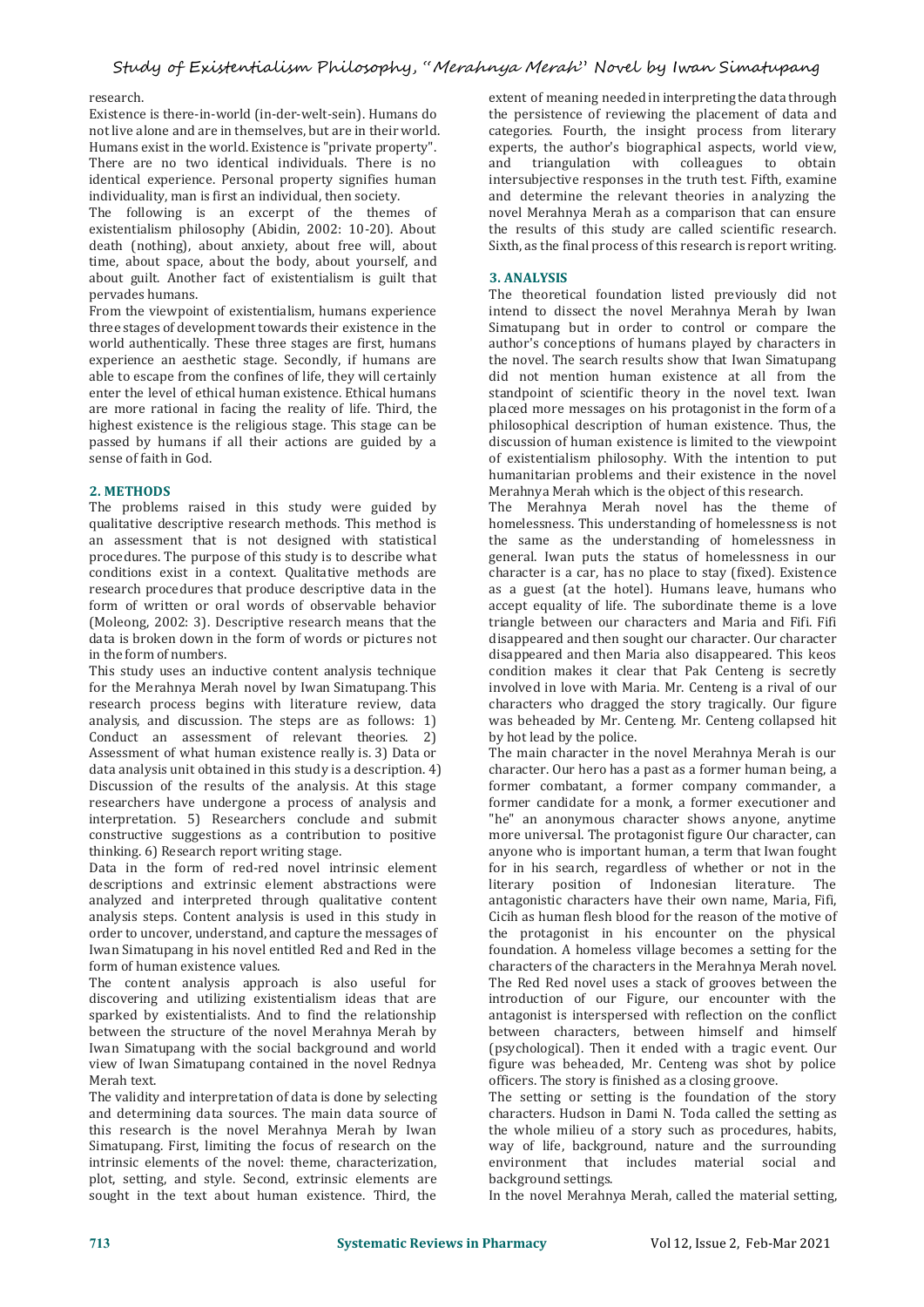is a homeless village in a city. His social background is the homeless or the figures who inhabit the homeless village. The setting of the place Iwan once disclosed in his personal letter to H.B. Jassin dated 7/9/1968 and the next letter dated 7/10/1968 he called "the eastern face of suez", the face of Asia, developing countries and Indonesia.

From this description it is reasonably suspected that the background of the novel Merahnya Merah by Iwan Simatupang is found in Indonesia at the time the revolution was not finished. There is almost an atmosphere as described by Iwan in this novel, it is typical of the atmosphere after the Indonesian state escaped from the colonialism or oppression of the Dutch and Japanese. The setting described by Iwan as Red's redundant platform is the capital city of Jakarta with all its poverty, its slums are like a homeless town. But in such a severe atmosphere, an activity that was a little strange occurred when our character was given money by Maria to see a doctor because her ulcers were not healed. The scene is actually a reversal of tradition among the homeless. But there was an awareness of Maria that our figure was not just any vagrant. He is a former great human who chose to live as a vagrant. Free man.

All styles that grow in the authorship of Iwan Simatupang arise from two factors. First, the factors within him. Iwan is an agitated human. Second, external factors are the atmosphere of life of the author's environment (State, nation, humanity).

In analyzing the extrinsic aspects of the novel Merahnya Merah researchers involve no fewer than five existentialist philosophers. The five philosophers intended are Soren Aabye Kiekegaard, Friedrich Nietszche, Nicolas Berdyaev, Karl Jasper, Jean Paul Sartre. Existentialism thoughts that characterize them differ. But basically they agreed that human existence preceded the essence. According to Sartre, the extreme difference between them was Sartre's aesthetic revelation that "God is dead". God's death is an opportunity for humans to show strength in the fight against essence.

The thought of human existence agreed upon by all philosophers that existence precedes the essence. Spread on 11 (eleven) pages as described in the previous section. Fluctuations in the topic of thinking about the existence of human creativity of the author. It is characteristic of Iwan's authorship that the novel is not programmatic. In the analysis and results of the discussion of the The characters are allowed to develop on their own but movel Merahnya Merah by Iwan Simatupang, The characters are allowed to develop on their own but in fact the main character is the author himself.

The thought of death as the final limit of human existence was expressed by Kierkegaard, Nietszche, also by Heidger and Koestenbaum. Seen as mystery or absurd. That absurdity gave rise to the view that there were ordinary deaths and deaths due to rebellion against death itself or suicide. There are three death scenes in the novel, pages 18, 22 and 31 as described in the previous section. Ordinary death or death as a rebellion in the form of rejecting the cessation of human existence or vice versa<br>because of fear of life. Fear of dving and fear of life is an escape from reality. The reality of life is rejected by suicide because it is notable to solve various problems of life. On the contrary, fear of death is tricked into drinking all the pleasures of life.

About the meaning of life is part of existentialism thinking. The search for the meaning of life is contained in 8 (eight) scenes that are scattered pages in the novel as illustrated in the previous section. The meaning of life in question is how humans live by understanding their personal life, how humans realize that they are and how

humans do for their survival.How do humans realize that life is not alone but there are other humans who while living together and together. And the meaning of human life is related to nature and the environment. Therefore, human life must be meaningful for themselves, for others and for the world.

Religious awareness is contained in pages 38 and 39 as illustrated in the previous section. In human philosophy, human development starts from aesthetics towards ethical human beings and ends in religious people. Aesthetic humans are only oriented in the pleasures of life. Ethical people are the change of human orientation from the choice of pleasure to the search for universal human values. The stage of religious humans is pursued by humans in achieving the authenticity of life. The authenticity of life when merging in the reality of God.

Regarding responsibility is reflected in 4 (four) quotes in the novel as illustrated in the previous section. According to Nietzsche religion must be responsible for the lack of human responsibility for this world, because religion teaches people to reject and leave the world. It is as if religion suggests that humans give up responsibility for this world. Responsibility is associated with death. According to Nietzsche human responsibility for this world will end when humans are in death beds.

Regarding choice and freedom there are 12 (twelve) scenes in the novel as illustrated in the previous section. Life starts with the letter  $B$  (birth: born) and ends with the letter D (dead: dead) between the letters B and D with the letter C (choice: choice). So, human life starts from its birth and ends in death, but in living that life humans must always determine the choice of life to achieve life's goals. Sometimes the choice has good results, but sometimes the choices are bad. Each choice has consequences.

Concerning guilt and submission is found in 8 (eight) statements on 8 pages in the novel. Guilt as another fact of existentialism does not always affect humans. Because humans often feel guilty because of their actions both related to themselves and their relationships with others. In addition, guilt arises as a sign of a break in the relationship between the object and subject, both communication problems and love problems.

#### **4. CONCLUSIONS**

In the analysis and results of the discussion of the researchers can draw the conclusion that human existence in the novel Merahnya Merah by Iwan Simatupang can be revealed from intrinsic elements (theme, characterization, plot, setting, and style) and extrinsic elements (Iwan Simatupang's social and world view) namely human existence, choice, meaning of life, responsibility, resignation, death, freedom, religious awareness, and guilt.

Based on the analysis and the results of the discussion on the novel Merahnya Merah by Iwan Simatupang, researchers can provide advice to all parties.

- 1. Teachers of Indonesian language and literature (teachers and lecturers) to use literary appreciation sources of the novel Merahnya Merah by Iwan Simatupang as teaching material to better recognize works that have aesthetic weight and level of difficulty.
- 2. The general reader should make the novel Merahnya Merah by Iwan Simatupang as a useful material to sharpen critical souls and philosophical reflections that lead to wise attitudes.

This research cannot be said to be perfect. Further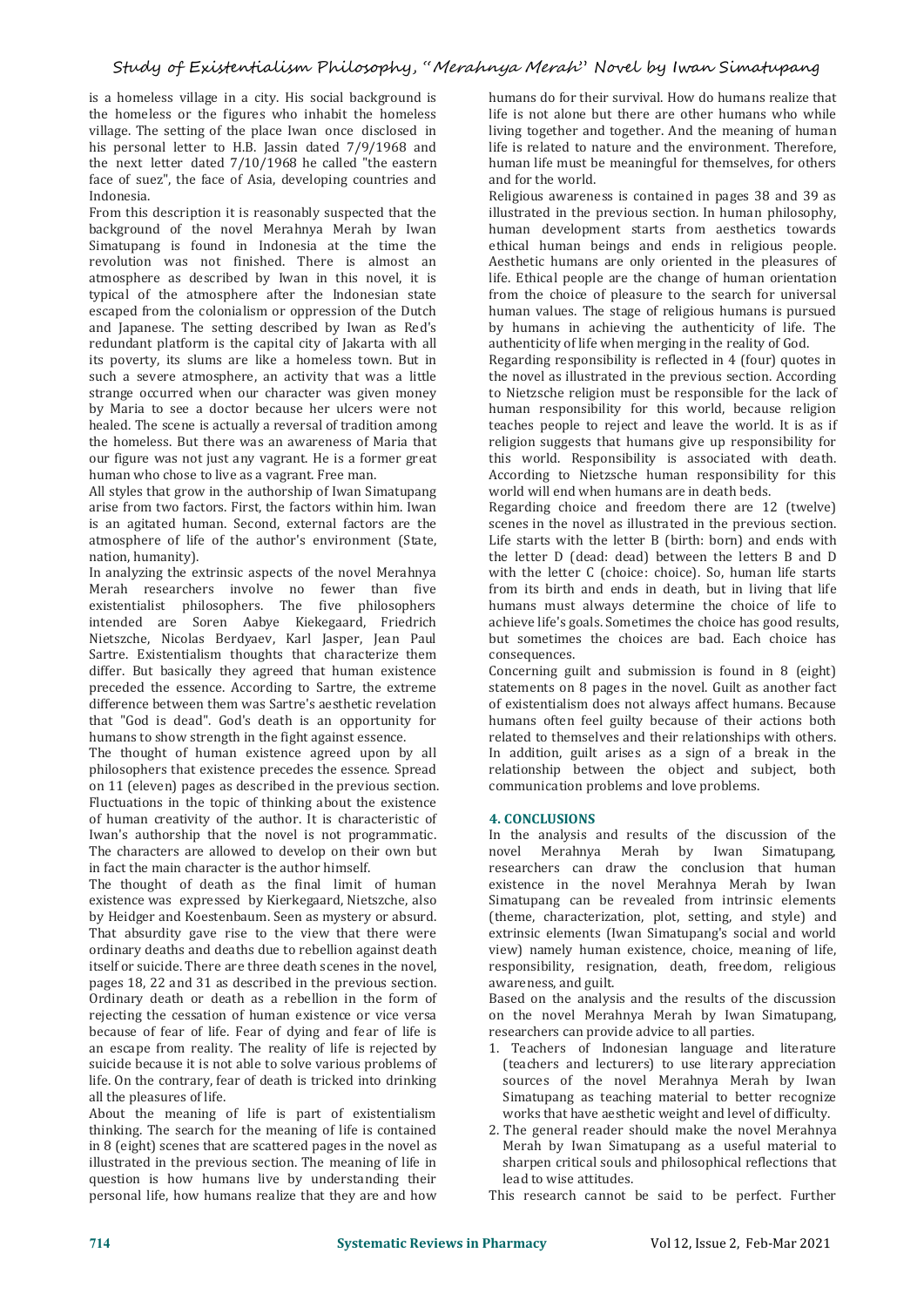research needs to be done to uncover all the secrets wrapped by Iwan Simatupang through the novel Merahnya Merah.

### **5. SYNOPSIS**

Di sebuah kota besar, masa revolusi, hiduplah sekelompok kaum gelandangan. Hidup mereka cukup damai dengan berbagai masalah yang dihadapinya. Kaum gelandangan tersebut secara tidak formal mengakui pak Centeng dan Maria sebagai orang yang mereka hormati kebencian pak centeng kepada Tokoh kita yang lama<br>dan tuakan. Maria dan pak Centeng mempunya kebendam justru muntah saat itu. Tanpa piker panjang. dan tuakan. Maria dan pak Centeng mempunya hubungan yang istimewa dan mesra.

Suatu hari, masuklah Tokoh kita dalam kehidupan kaum gelandangan itu. Ternyata kehadirannya mendapat perhatian dari warga. Dia pandai beradaptasi dengan kaum gelandangan sehingga dengan cepat Tokoh kita dicintai dan dihormati oleh warga gelandangan. Nahkan Maria pun beralih perhatian dan cintanya dari pak Centeng kepada Tokoh kita. Karena itu, secara diam-diam pak Centeng menaruh rasa tidak suka terhadap Tokoh kita. Hubungan Tokoh kita dan Maria semakin dekat dan Maria semakin mencintai Tokoh kita. Sehingga siapapun wanita yang dekat dengan Tokoh kita menimbulkan rasa cemburu Maria.

Tokoh kita bertemu dengan seorang pelacur muda, berusia 14 tahun, fifi. Fifi seorang gadis yatim piatu dan tidak memiliki tempat tinggal. Hidup di tengah-tengah sebuah gerombolan. Karena tidak tahan dengan kemiskinan dan keberingasan tersebut akhirnya Fifi menjadi seorang pelacur. Fifi bertemu dan dibawa oleh Tokoh kita ke kampong gelandangan dan bergabung dengan mereka. Hubungan Tokoh kita dengan fifi semakin lama semakin mesra. Hal itu membuat Maria cemburu buta. Maria merasa Fifi telah merebut Tokoh kita dari kehidupannya. Ditambah lagi sejak pertama dibawa Tokoh kita, Maria sudah merasa tidak suka terhadap Fifi. Hanya karena hormat dan rasa cintanya kepada Tokoh kita, sehingga Maria bisa menerim kehadiran Fifi. Sejak itulah kehidupan di kampong gelandangan tersebut tidak nyaman dan damai seperti sebelum kehadiran Fifi. Terutama bagi Maria.

Suatu hari Fifi hilang tanpa jejak. Semua warga dan kekuatan kampong gelandangan dikerahkan untuk mencari Fifi. Tapi usaha mereka sia-sia. Fifi tidak ditemukan dan membuat warga putus asa. Dengan kejadia itu, pak centeng merasa malu. Selama ini tidak 10. Djojosuroto, Kinayati. 2006. *Analisis Teks Sa*<br>19. pernah ada usaha pak centeng yang gagal. Tetapi mencari *Pengajarannya*. Yogyakarta: Penerbit Pustaka. pernah ada usaha pak centeng yang gagal. Tetapi mencari Fifi, Pak Centeng tidak berhasil. Dia merasa terhina oleh keadaan. Gengsinya merasa hilang di depan warga dan centeng-centeng lainnya yang selama ini 12. Effendy, Durachman & Rumini. 1998<br>menghormatinya. *Apresiasi Sastra*. Jakarta: Depdikdasmen. menghormatinya.

Tidak lama setelah Fifi hilang, kini giliran Tokoh kita yang hilang, dia pun menghilang tanpa jejak.

Dan yang paling menghebohkan warga, maria pun ikut menghilang. Semua warga dan kekuatan pun dikerahkan untuk menemukan Tokoh kita dan maria. Polisi pun terlibat dalam pencarian. Usaha mereka sia-sia lagi. 15. Goldman, Lucien. 1977. Towards a<br>Tokoh kita dan Maria tidak ditemukan. warga pun putus Novel. London: Tavistock Publication. Tokoh kita dan Maria tidak ditemukan, warga pun putus asa. Lagi-lagi kejadia ini membuat pak Centeng malu dan terhina. Lagi-lagi usahanya gagal menemukan orang hilang.

Lama sudah ketiga tokoh itu hilang. Kampong *Penganta* gelandangan kembali hidup normal dan hamper melupakan ketiga tokoh itu. Tapi tiba-tiba tokoh kita muncul di kampong gelandangan. Hal ini membuat warga kaget dan senang, juga curiga. Kemana saja Tokoh kita dan kini muncul tanpa Maria, dia dating sendiri. Warga pun meminta penjelasan dan dan pertanggungjawaban

tentang keberadaan fifi dan Maria. Akhirnya Tokoh kita menjelaskan bahwa fifi sudah lama meninggal, dibunuh oleh maria karena rasa cemburunya. Selanjutnya Maria menjadi warga biara untuk menebus dosanya. Dia ingin terlepas dari beban dosa dan beribadah kepada Tuhan. Dia bertobat dan kembali ke jalan yang benar.

Kalau bagi warga lain, penjelasan Tokoh kita membuat mereka senang. Tapi lain bagi pak centeng.

Penjelasan tersebut membuat dia marah. Kemarahan dan kebencian pak centeng kepada Tokoh kita yang lama Pak centeng mencabut goloknya dan dan menebaskannya keleher Tokoh kita. Saking marahnya pak centeng tidak menghiraukan peringatan polisi yang tepat dating saat itu. Polisi sambil menodongkan pistol, meminta pak Centeng untuk menurunkan dan menyerahkan goloknya, tapi pak Centeng tidak peduli. Akhirnya pada saat bersamaan polisipun menembakkan peluru ke kepala pak Centeng. Kepala Tokoh kita menggelinding terlepas dari badannya akibat tebasan golok pak Centeng, tubuh pak Centeng pun roboh akibat peluru yang menyarang di kepalanya. Kedua tokoh itu mati, dan pada akhirnya kedua tokoh ini dikuburkan secara militer dan dihadiri para pejabat Negara.

#### **6. REFERENCES**

- 1. Abidin, Zaenal. 2002. *Analisis Eksistensial untuk Psikologi dan Psikiatri.* Jakarta: Rafika.
- 2. Abrams, MH. 1981. *A Glossary of Literature Terms*. New York: Rinehart Hold INC.
- 3. Ahmadi, Abu dan Uhbiyati.2001. *Ilmu Pendidikan*. Semarang: Rineka Cipta.
- 4. Alwisol. 2004. *Psikologi Kepribadian*. Malang: Universitas Muhammadiyah Malang.
- 5. Aminudin. 1987. *Pengantar Apresiasi Karya Sastra*. Bandung: Sinar Baru.
- 6. Arifin, Syamsir. 1991. *Kamus Sastra Indonesia*. Padang: Angkasa Raya.
- 7. Darma, Budi. 1984. *Solilukoi Kumpulan Esei Sastra*. Jakarta: Gramedia.
- 8. Departemen Pendidikan Nasional Republik Indonesia. 2003. *Undang-undang Republik Indonesia Nomor*
- 9. *20 Tahun 2003 Tentang Sistem Pendidikan Nasional*. Jakarta: Biro Hukum dan Organisasi Sekretariat Jenderal Departemen Pendidikan Nasional.
- 10. Djojosuroto, Kinayati. 2006. *Analisis Teks Sastra dan*
- 11. Echols & Shadily. 2000. *Inggris – Indonesia*. Jakarta: Gramedia.
- 12. Effendy, Durachman & Rumini. 1998. Pengajaran
- 13. Endraswara, Suwardi. 2003. *Metodologi Penelitian Sastra*. Yogyakarta: Pustaka Widyatama.
- 14. Faruk, HT. 1994. *Pengantar Sosiologi Sastra dari Strukturalisme Genetik SampaiPostmodernisme*. Jakarta: Pustaka belajar.
- 15. Goldman, Lucien. 1977. *Towards a Sosiology of the*
- 16. Hadiwijono, Harun. 1980. *Sari Sejarah Filsafat Barat 2*. Yogyakarta: Penerbit Kanisius.
- 17. Hardjana, Andre. 1985. *Kritik Sastra: Sebuah Pengantar*. Jakarta: Gramedia.
- 18. Hartoko, Dick dan Rahmanto. 1986. *Pemandu di Dunia Sastra*. Yogyakarta: Kanisius.
- 19. Hasan, Fuad. 2005. *Perkenalan dengan Filsafat Eksistensialisme*. Jakarta: Pustaka Jaya.
- 20. Jassin, H.B. 1985. *Kesusastraan Indonesia Modern dalam Kritik dan Esai*. Jakarta:Gramedia.